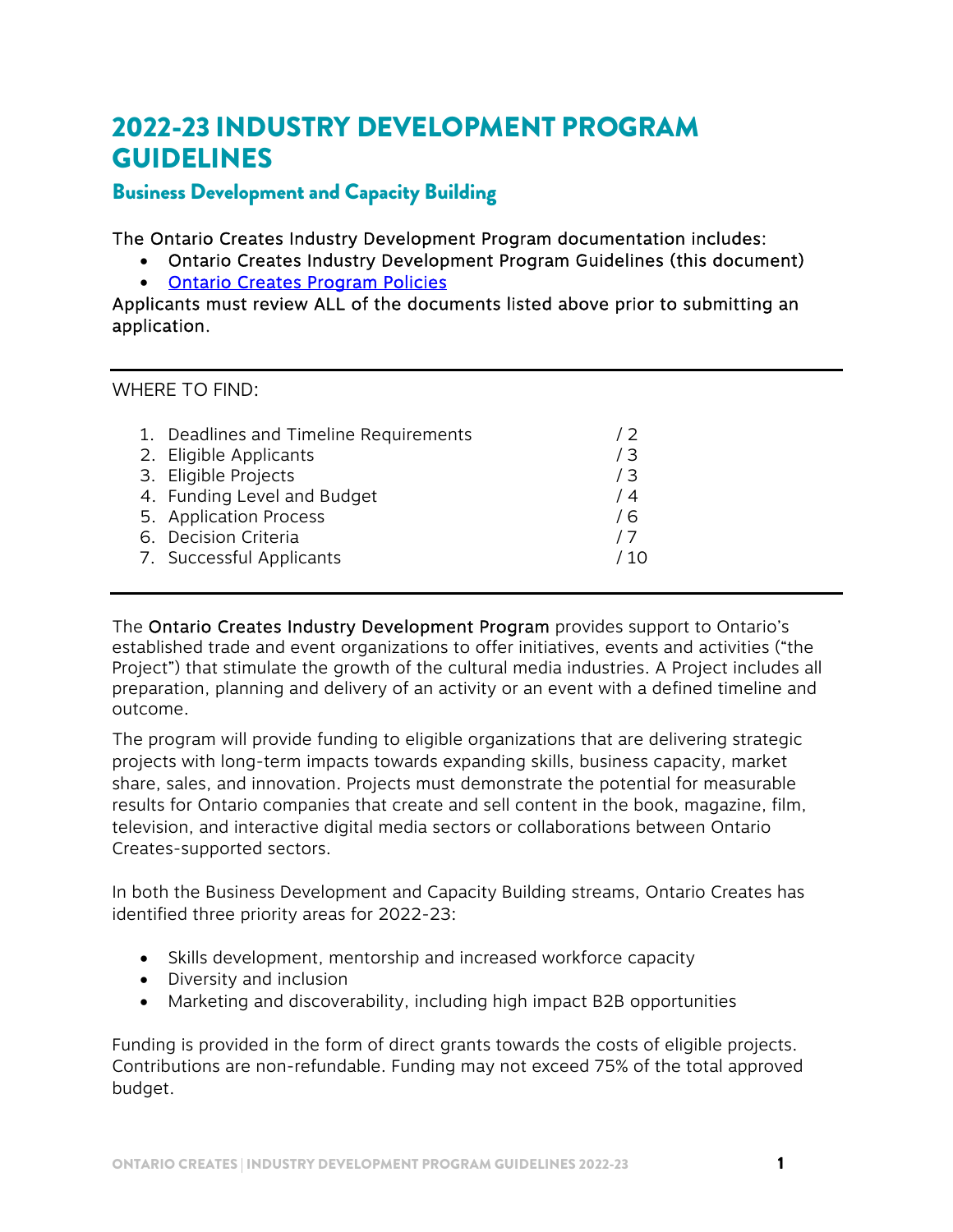Applicants must demonstrate clear, sustainable outcomes which align with the objectives of the applicable Industry Development Program.

Ontario Creates values and supports diversity and gender parity at all levels and business roles within creative industries. We acknowledge that many communities continue to face systemic barriers, preventing them from participating meaningfully in these industries. Ontario Creates applies a lens of diversity, equity, and inclusion to the evaluation criteria for this program, and directs jury members to do the same. Applicants proposing projects that support, reflect, and strengthen diversity and gender parity in Ontario are expected to tangibly demonstrate a genuine and sustained commitment to these equity-seeking communities.\* Ontario Creates encourages applications from companies that are led by BIPOC (Black, Indigenous, or People of Colour) or Francophone individuals and applicants that otherwise meet the provincial definition of diversity.†

Ontario Creates welcomes applications from people with disabilities, people who are deaf, and people who have barriers to accessing technology. If you would like to request an alternative process or format for submitting an application, or request funds (up to \$500 per application) towards service providers to assist with your application, please contact the relevant Program Consultant a minimum of four weeks before the deadline. Support for application assistance is also available to First Nations, Inuit or Métis applicants facing language, geographic and/or cultural barriers. Services may include, but are not limited to, assistance to create an account and navigate the Online Application Portal; transcribe/edit/organize/translate applications materials; complete and submit application materials.

Ontario Creates is committed to fostering respectful workplaces in all sectors and companies we support. Please see the **Program Policies** for more details.

## 1. Deadlines and Timeline Requirements:

April 7, 2022 5:00 PM ET August 11, 2022 5:00 PM ET

 $\overline{a}$ 

<sup>\*</sup> Equity seeking communities are those that face significant collective challenges in participating in society. This marginalization may be caused by, but not limited to, attitudinal, historic, social and environmental barriers based on age, ethnicity, disability, economic status, gender, nationality, race, sexual orientation and transgender status. Equity-seeking communities identify barriers to equal access, opportunities and resources due to disadvantage and discrimination and actively seek social justice and reparation.

<sup>†</sup> The provincial definition of diversity states: the dimensions of diversity include, but are not limited to: ancestry, culture, ethnicity, gender identity, gender expression, language, physical and intellectual ability, race, religion (creed), sex, sexual orientation and socioeconomic status.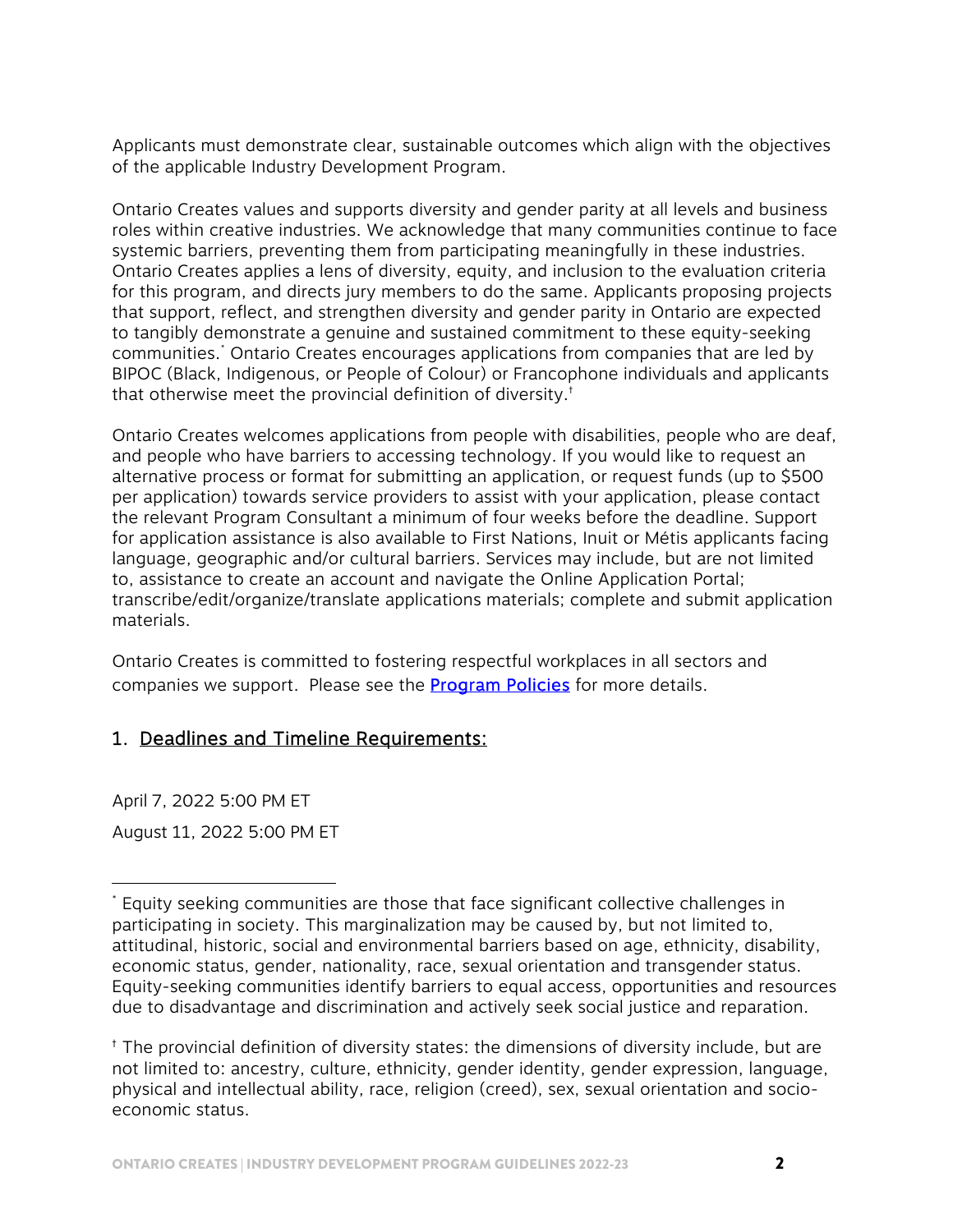Applicants must begin their project no later than 3 months after the deadline at which they submit their application, and have a total of 12 months to complete the project.

#### 2. Eligible Applicants

- Applicants must be incorporated, not-for-profit Ontario or national organizations offering significant benefit to Ontario participants. At least 60% of a national organization's membership must be Ontario-based;
- Applicants must be recognized as a trade or event organization that serves the interests of one or more of the book, magazine, film, television or interactive digital media sectors. Music industry applicants are directed to the **Ontario Music Investment Fund**, Music Industry Initiatives program; and
- Applicants must be established organizations in operation for at least one full year.

#### 3. Eligible Projects

#### *Program Streams*

There are two program streams.

- 1. Business Development supports business to business (B2B) industry projects and business to consumer (B2C) audience development projects that create business leads, sales and relationships:
	- Facilitating access to new markets and business opportunities, new channels, niche markets, exploiting new geographic targets; structured group or one-on-one meetings between buyers and sellers; business and/or content incubators with market participation, forums that connect buyers or investors with Ontario companies;
	- Sales office and strategic export activities at global industry markets;
	- Projects must provide targeted business opportunities relevant to the commercial interests of Ontario companies and can include potential for commercial transactions to take place.
- 2. Capacity Building supports strategic projects that address challenges, opportunities or environmental changes that expand company capacity:
	- Well-defined learning activities for industry professionals;
	- Industry events at conferences, markets, and festivals and activities that a trade organization has clearly identified as a key priority for its members and stakeholders;
	- Activities that provide strategic and organizational efficiencies that benefit the applicant organization's members and stakeholders;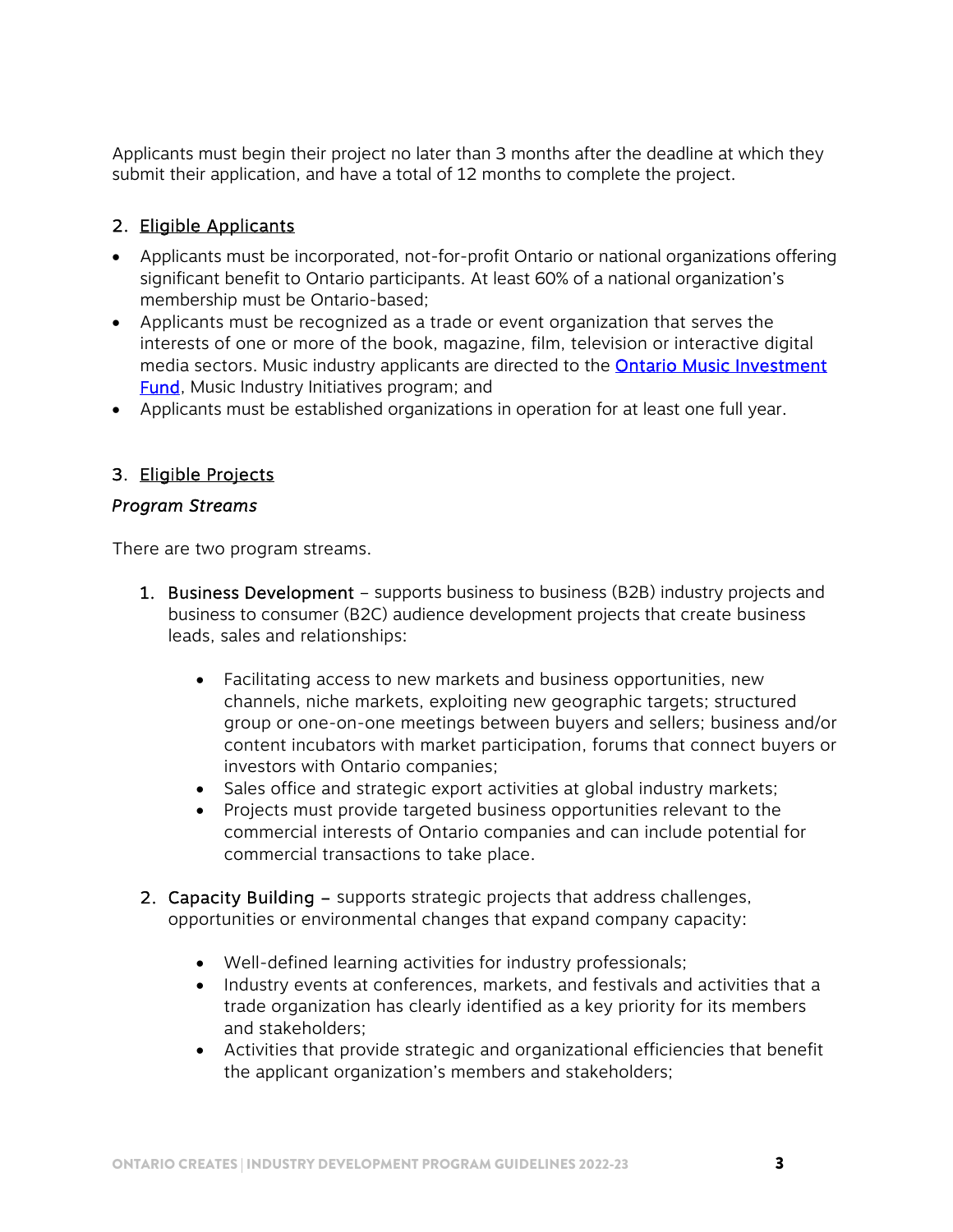Mentorship and training opportunities targeted to underrepresented groups within the applicant organization's stakeholder group.

The Industry Development Program may support projects that fit in both streams. Please consider the primary focus of your project to determine which stream is most appropriate. If you are unsure of the stream, please contact the appropriate consultant for your sector.

## *Overall Eligibility Criteria*

- Projects must be targeted at Ontario Creates' clients in the book, magazine, film, television or interactive digital media sectors and/or any combination of these sectors;
- Projects should take place in Ontario; however, activities may take place elsewhere provided the project will have significant benefit to Ontario companies;
- Applications must include measurable targets and outcomes to determine the success of the project. Priority results include the number of Ontario participants; the number of new business leads and opportunities generated; and the value of actual and anticipated sales, pre-sales and licensing agreements generated by the project;
- Applicants must demonstrate the feasibility of their financing plan.

Annual projects must reapply for subsequent funding. Previously supported projects are not guaranteed future funding.

Ontario Creates encourages applicants who host event-based projects to choose accessible venues and offer accommodations for people with disabilities as required. More information on the Accessibility for Ontarians with Disabilities Act can be found here: <https://www.ontario.ca/laws/statute/05a11>

## 4. Funding Level and Budget

Contributions are non-refundable. Funding may not exceed 75% of the approved budget and will generally range from \$5,000 to \$35,000. Requests for higher amounts must be discussed with the appropriate program consultant (see page 11) prior to application.

For projects that include participation of and benefit to industry stakeholders outside of Ontario, the funding request must be in direct proportion to the percentage of Ontario stakeholders involved. E.g. for a project where only 50% of the participants are Ontariobased, the funding request should not exceed 50% of the budget.

## *Eligible Administrative Costs*

- Capped at 25% of the budget, costs may include:
	- o Office space/rent and corporate services directly related to the project; including utilities, payroll service costs, couriers, photocopying, use of office equipment, rental of office space and other organization overhead costs. The definition of an administrative cost is at the discretion of Ontario Creates;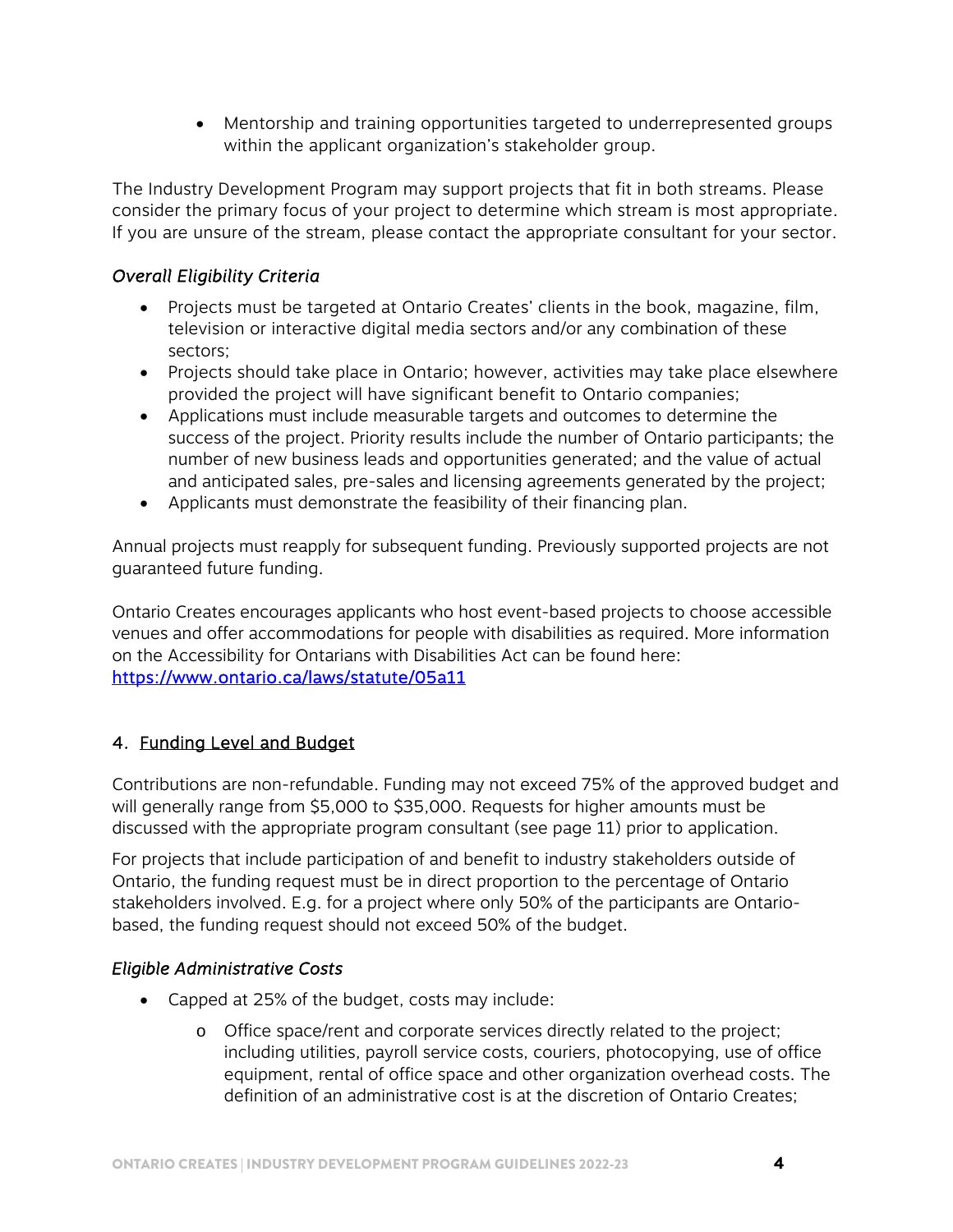o Labour that supports the administration of the activity (management oversight, accounting etc.).

## *Eligible Labour Costs*

 Labour directly related to the execution of the activity (in-house and contract positions calculated at a fair market rate).

# *Eligible Capital Costs*

- Capped at 15% of the budget, costs may include:
	- Equipment and Materials: if purchased, amortization must be calculated using the straight-line method with a prescribed useful life of 24 months; if rented, actual rental cost;
	- o Software: 50% of the cost or the amortization expense using the straight-line method with a prescribed useful life of 12 months (whichever is less).

## *Other Important Information*

 All costs with the exception of labour and administration must be paid to unrelated parties.

## *Ineligible Expenses*

The following expenses are ineligible:

- Expenses incurred outside of the approved activity period;
- Expenses that were not in the original budget and which did not receive pre-approval by Ontario Creates;
- Labour costs not directly related to the activity;
- Staff benefit costs;
- Real estate costs and leasehold improvements;
- Capital costs related to permanent structures (e.g., materials, labour, land acquisition, purchase of equipment for project construction, any rehabilitation or retrofit of existing infrastructure assets);
- Cost of alcoholic beverages;
- Fees relating to the compilation (notice-to-reader), review, or audit of applicant financial statements;
- Cost of General Liability insurance (however, the cost of specific event insurance is eligible);
- Sales Taxes: Taxes that are recoverable by the recipient may not be claimed as an eligible cost on the Activity Budget. Examples of taxes that are recoverable include GST/HST, PST, VAT;
- Related party transactions which did not receive pre-approval by Ontario Creates.

## *Budget and Financing Plan*

Applicants are required to submit a budget and financing plan on the **template** provided.

The funding from the Industry Development Program can represent up to a maximum of 75% of the total budget, with the remaining 25% of the budget from the applicant and/or third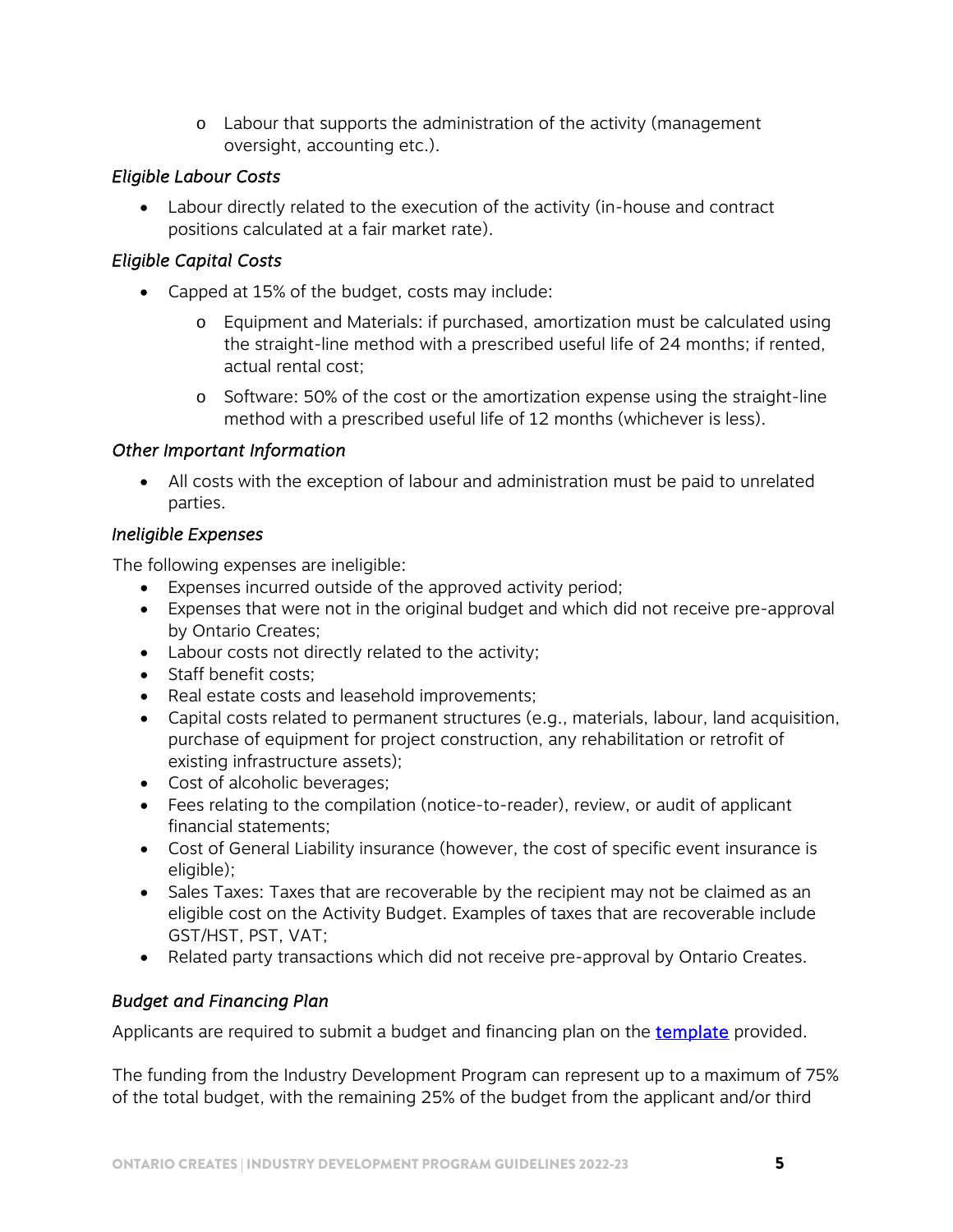parties including other government sources, and/or partners. Applicants bringing a higher percentage of non-government funding will be considered more favourably.

If outside services are required for the activity, it is advisable to include quotes as backup.

The financing plan must match the budget. Funding from other sources, including the applicant, must be identified in the financing plan.

Specifically, the financing component of the budget must indicate all sources and amounts from:

- Corporate investment (cash in the bank);
- Financed investment (e.g., line of credit, investors);
- Projected revenue derived from execution of the activity;
- Confirmed funding from government or other private funding bodies; and
- Anticipated funding from government or other funding bodies including the request for Industry Development Program funding.

Confirmed funding from other sources should be supported by appropriate documentation (i.e. letter of commitment or contract from the funding source).

Financing from public/private funding agencies/bodies does not need to be confirmed at the time of application. However, unconfirmed funding from these sources should be supported with information, timelines and documentation to demonstrate the applicant's level of confidence in receiving such funding. For example, a company would include the last approval letter from the funding body, along with a projection of how much the company hopes to receive in the next round and an estimated date of notification from the funding body.

# 5. Application Process

- Organizations planning to submit an application are required to contact the appropriate program consultant beforehand to discuss the eligibility of both the organization and the activity at least three weeks before the application deadline;
- There are two application deadlines for this program. Applications should be submitted by the deadline prior to the start date of the proposed activity;
- Organizations can only include one project per application, however an organization may submit more than one application per deadline, and may submit applications at both deadlines depending on the start time of their project activities;
	- Applicants must submit their applications electronically through the Ontario Creates Online Application Portal (OAP) a[t https://apply.ontariocreates.ca/](https://apply.ontariocreates.ca/)  (please see **Program Policies** for more details.);
- Applicants are strongly encouraged to begin the application process early to allow ample time to compile and complete the necessary information;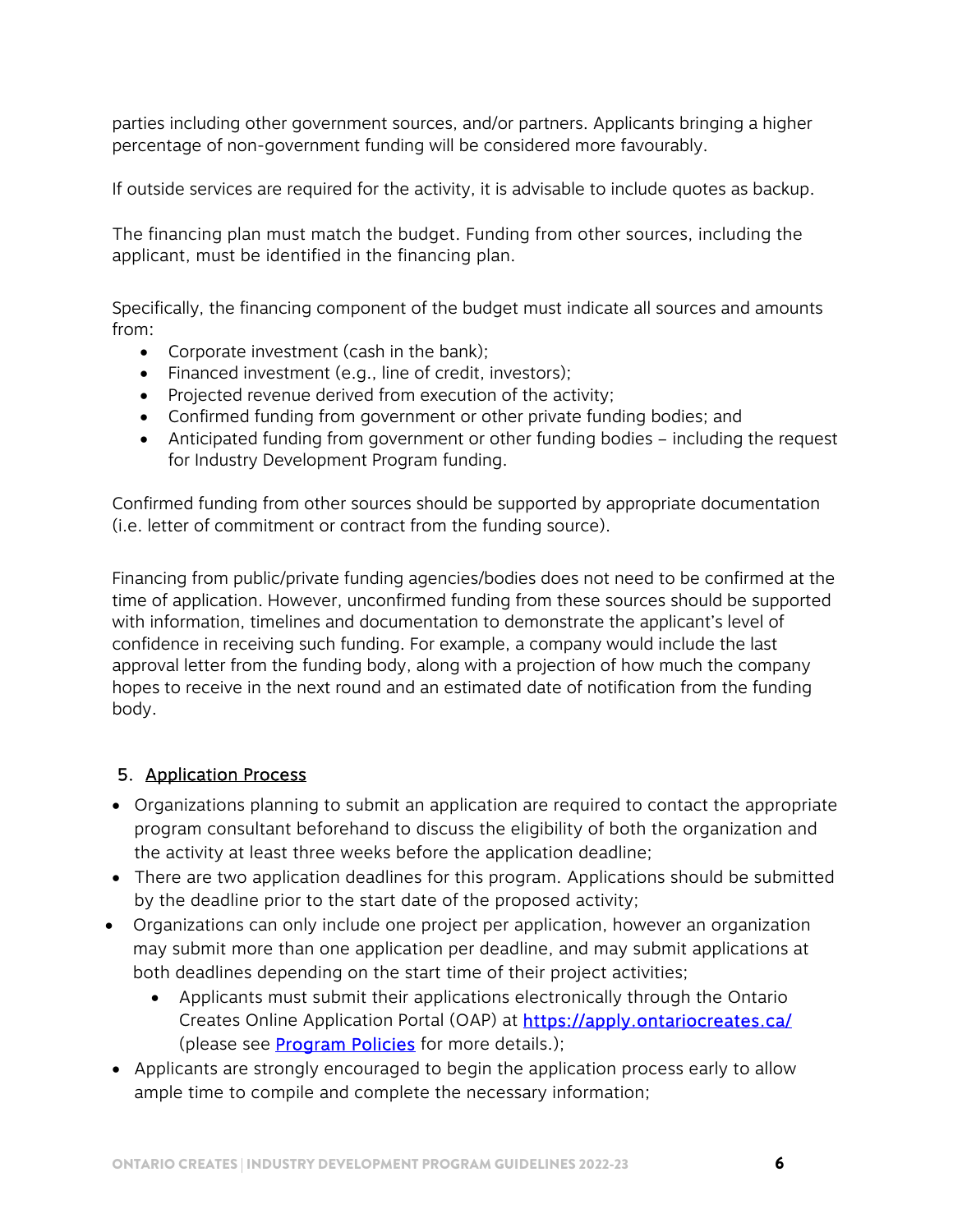Late applications will not be considered for funding. Prior discussion with Ontario Creates regarding the eligibility of an activity does not guarantee funding.

#### *Summary of Application Requirements*

The project plan submitted for review must contain, at minimum, the components below. A complete list of required information is outlined in the application form on the Online Application Portal (OAP).

- Profile of applicant organization including:
	- o Overview of general business activities, short/long-term goals;
	- o Profile and capabilities of key personnel;
	- o Demonstration of diversity among senior leaderships and employees;
	- o Explanation of company policies and/or activities that support diversity, equity and inclusion;
	- o Track record delivering the same or similar projects.
- Detailed description of project including:
	- o Objectives;
	- o Targeted participants including equity-seeking communities;
	- o Outreach and marketing strategy;
	- o Risks and challenges;
	- o Alignment with IDP objectives;
	- o Relevance to Ontario Creates stakeholders;
	- o Timeline/Action Plan with Key Milestones;
	- o Expected results;
	- o Research to support the activity.
- Schedule with milestones and resources:
- Budget and Financing Template (including evidence of confirmed financing and information demonstrating likelihood of receiving unconfirmed financing;
- Articles of Incorporation for the applicant company (where applicable);
- Financial Statements for the two most recently completed fiscal years (please see **Program Policies** for more details);
- Documentation that confirms secured financing, such as bank statements, letters from funding bodies confirming funding.

# 6. Decision Criteria

The Industry Development Program is a competitive program. Before submitting an application, applicants must ensure they meet all eligibility requirements and that the project is suitable for Industry Development Program support.

Ontario Creates applies a lens of diversity, equity, and inclusion to the evaluation criteria for this program, and directs jury members to do the same. Applicants proposing projects and activities that support and reflect diversity are expected to tangibly demonstrate a genuine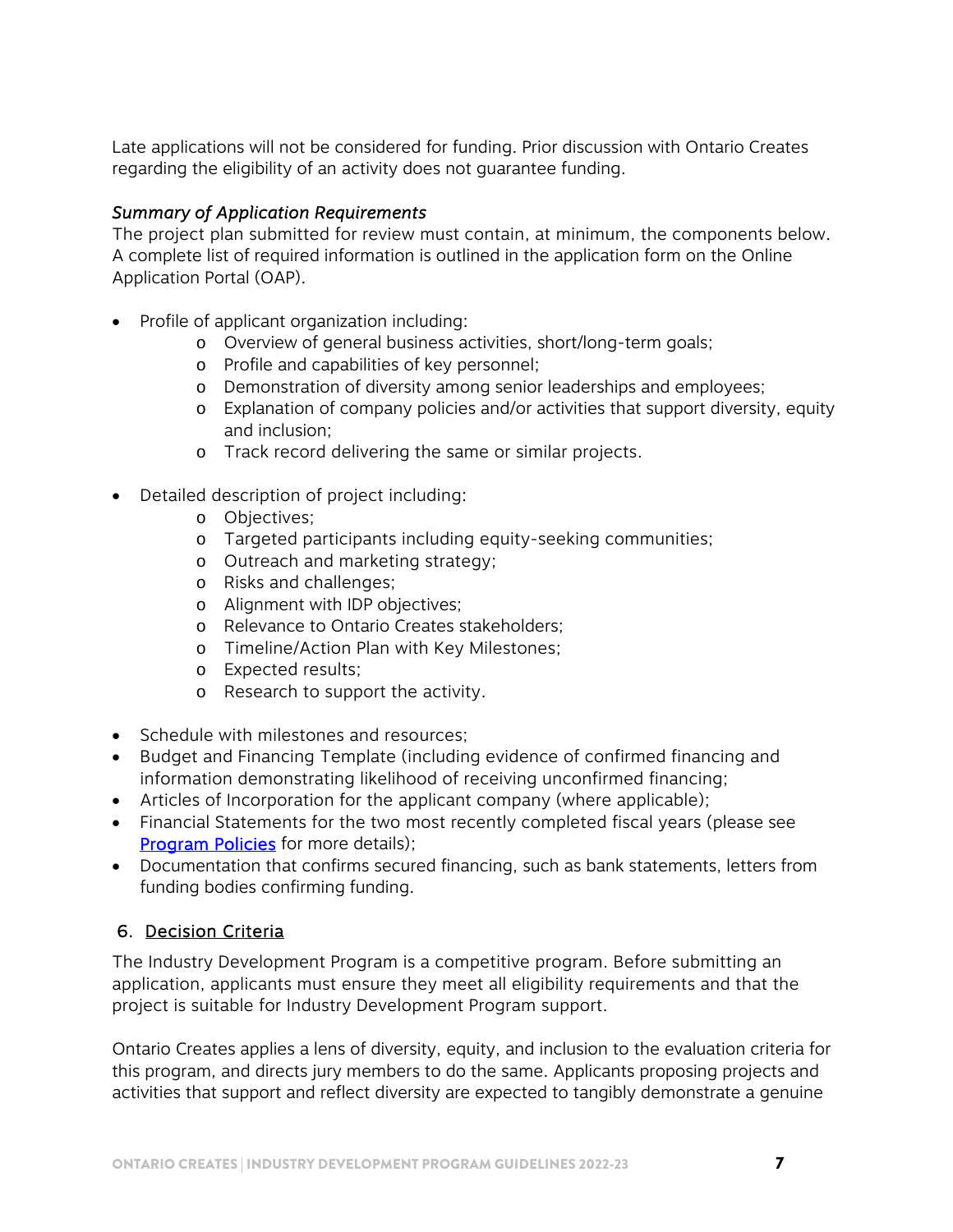and sustained commitment to these equity-seeking communities. Ontario Creates may identify particular underrepresented communities within a particular sector. The provincial definition of diversity states: the dimensions of diversity include, but are not limited to: ancestry, culture, ethnicity, gender identity, gender expression, language, physical and intellectual ability, race, religion (creed), sex, sexual orientation and socio-economic status.

Applicants should also ensure that their application material clearly conveys the strengths of their proposed projects with respect to the program guidelines and evaluation criteria. The number of applicants that will receive funding and the amount of funding awarded is dependent on the quantity and quality of the projects selected, and the individual needs of each applicant.

After applicant and project eligibility have been confirmed, applications will be assessed according to the following criteria:

| Relevance<br>Relevance of the project to Ontario Creates<br>stakeholders and the extent to which it meets a<br>demonstrated need and/or addresses an<br>industry challenge.<br>Project includes culturally appropriate initiatives<br>to engage with equity-seeking communities.                                                                                                                                                                                       | 30% |
|------------------------------------------------------------------------------------------------------------------------------------------------------------------------------------------------------------------------------------------------------------------------------------------------------------------------------------------------------------------------------------------------------------------------------------------------------------------------|-----|
| Feasibility<br>Documentation clearly describes the proposed<br>project, and includes a detailed feasible<br>timeline, budget, and financing plan.<br>Application demonstrates thoughtful<br>consultation, collaboration, and participation of<br>equity-seeking communities.                                                                                                                                                                                           | 25% |
| <b>Expected Results</b><br>Extent to which the project will have a positive<br>impact on the applicant's ability to serve its<br>members and stakeholders and produce<br>measurable results for Ontario companies.<br>Factors may include: number of Ontario<br>participants; the impact on applicant's members<br>and stakeholders; commercial impact (projected<br>number of business meetings, sales results, and<br>increase in audience awareness); demonstration | 25% |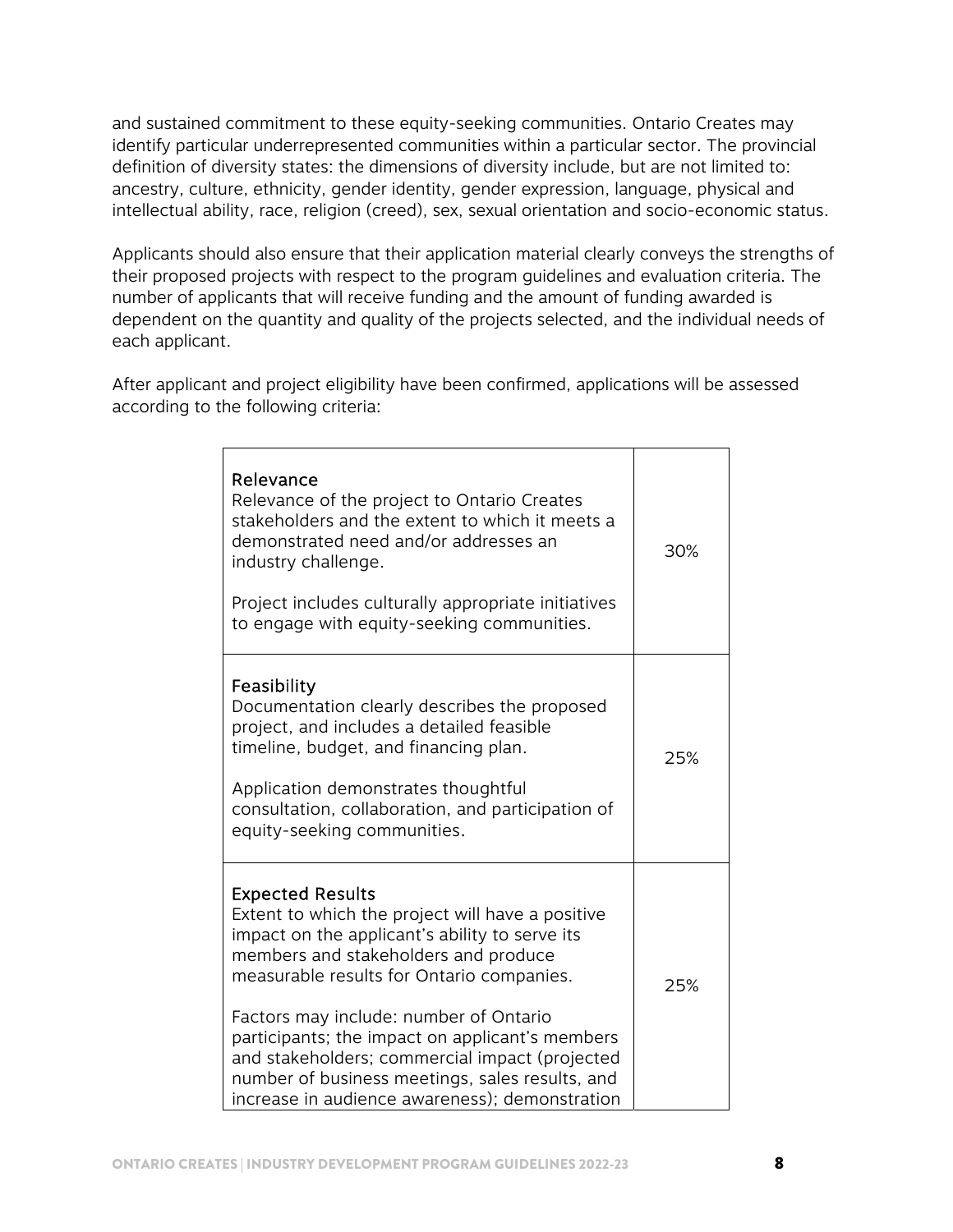| of benefit to the relevant industry in Ontario.<br>If applicable, expected results should identify<br>outcomes of projects focused on inclusive<br>activities and/or with equity-seeking<br>communities.    |     |
|-------------------------------------------------------------------------------------------------------------------------------------------------------------------------------------------------------------|-----|
| Track Record<br>Track record of the applicant organization and<br>experience delivering similar projects, including<br>those focused on inclusivity or in collaboration<br>with equity-seeking communities. |     |
| Information about the applicant organization,<br>including diversity among senior leadership,<br>staff, or contract employees, particularly<br>underrepresented communities within the<br>relevant sector.  | 20% |
| Explanation of applicant organization's policies<br>and/or activities that support diversity, equity<br>and inclusion                                                                                       |     |

Ontario Creates may request changes to the budget or application prior to making a commitment.

## *Expected Results and Measurable Outcomes*

Applicants are asked to describe the main benefit of the project to Ontario companies in the sectors they represent. Applicants should provide a list of all anticipated outcomes they will report on in their interim and final reports, should their funding request be successful. Measurable outcomes will be dependent on the nature of the project but may include:

| Outcome                                                          | <b>Business</b><br>Development | Capacity<br><b>Building</b> |
|------------------------------------------------------------------|--------------------------------|-----------------------------|
| Number of Ontario attendees/participants<br>at events/activities |                                |                             |
| Number of international<br>participants/delegates                |                                |                             |
| Increased revenues from international<br>sales                   |                                |                             |
| Increased revenues for participating<br>companies                |                                |                             |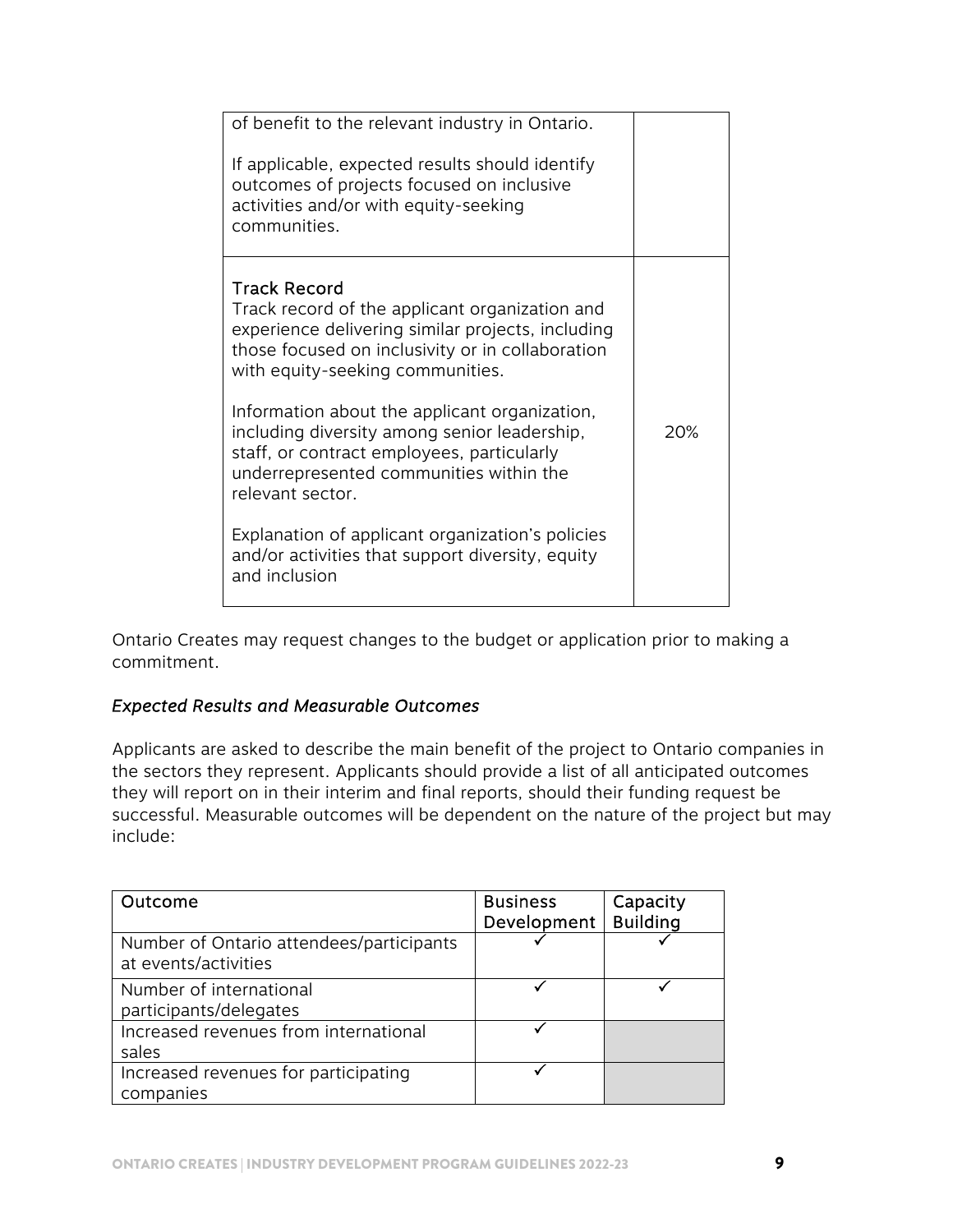| Number of business meetings                                                                                                                                   |  |
|---------------------------------------------------------------------------------------------------------------------------------------------------------------|--|
| Number of business connections/leads by<br>participants                                                                                                       |  |
| Sales success of activities/companies<br>participating in the activities                                                                                      |  |
| Activities that stimulate knowledge<br>transfer and business opportunities                                                                                    |  |
| Professional development opportunities<br>created for Ontario participants                                                                                    |  |
| Sustainability of project outcomes                                                                                                                            |  |
| Return on Ontario Creates investment (\$s)                                                                                                                    |  |
| Return on Ontario Creates investment<br>(broader benefits to sector, increased<br>profile, attendance at events, sector<br>visibility, access to new markets) |  |
| Traditional media impact (metrics)                                                                                                                            |  |
| Online and social media impact                                                                                                                                |  |
| # of jobs created/or retained in the<br>applicant organization                                                                                                |  |
| # of jobs created/or retained by<br>companies in the target sector/s                                                                                          |  |
| Degree to which project engages in<br>inclusive activities and/or with equity-<br>seeking communities.                                                        |  |

## 7. Successful Applicants

#### *Funding*

60% paid on execution of Ontario Creates agreement and 40% at the completion of the activity and receipt of a final report.

#### *Accessibility*

Successful applicants who are deaf or otherwise disabled may be eligible for supplementary funds for accessibility expenses required to complete their project deliverables.

#### *Insurance*

Recipient companies are required to carry Commercial General Liability Insurance. Please see **Program Policies** for more details.

#### *Contract Template*

On acceptance into the program, the recipient company is required to sign a standard Ontario government agreement covering the terms of their participation in the program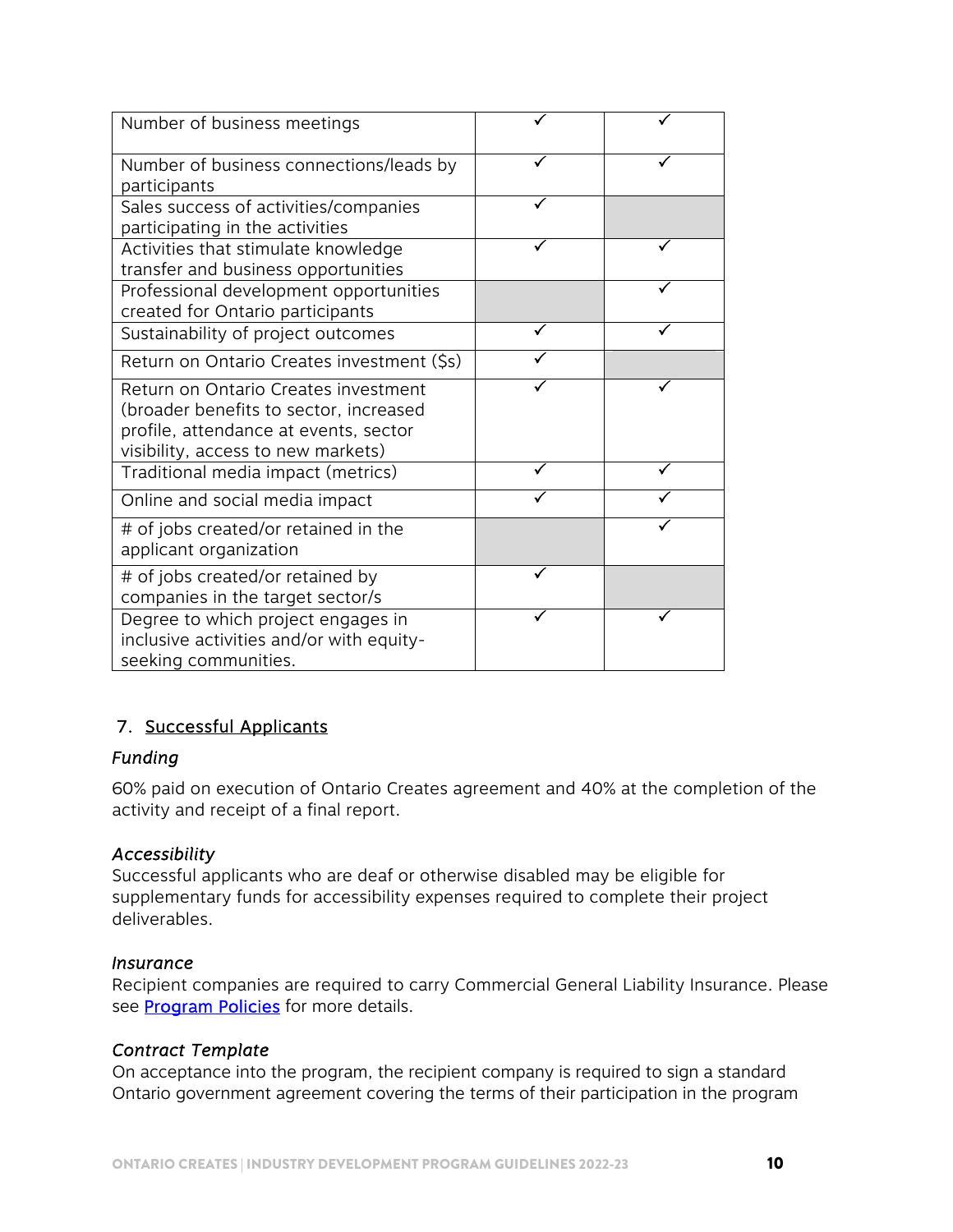including providing Ontario Creates with permission to use the project and delivery materials for promotional purposes. Please see **Program Policies** for more details.

#### *Changes to the Project*

Ontario Creates must be notified of any significant changes to the project as defined in the contract and if applicable, changes will require consent of Ontario Creates.

#### *Reporting Criteria*

Recipient companies are required to provide Ontario Creates with a satisfactory report evaluating the completed project. Specific report requirements will be outlined in the Ontario Creates agreement but generally are expected to include those mentioned in the Expected Results section of the application and the Program Results and Outcomes section of the reporting template, and the following:

- Short term actual measurable results against projected original targets;
- Strategy for capturing longer term results where possible;
- Sustainability of activity;
- Number and list of participants, with identification of Ontario participants;
- Assessment of effectiveness in meeting the project objectives and those of the Industry Development Program;
- Summary of participants' exit questionnaires where applicable to the project;
- A Final Cost Report and Financing Statement is required for all projects supported by Ontario Creates. Please see **Program Policies** for more details.

#### For More Information

General program inquiries should be directed to the appropriate Coordinator, Industry Initiatives.

| For: Film and Television | <b>For:</b> Books and Magazines                                                  | <b>For:</b> Interactive Digital Media |
|--------------------------|----------------------------------------------------------------------------------|---------------------------------------|
| Phone: 416-642-6695      | Phone: 416-642-6652                                                              | Phone: 416-642-6697                   |
| Email:                   | Email:                                                                           | Email:                                |
|                          | programs@ontariocreates.ca programs2@ontariocreates.ca idmfund@ontariocreates.ca |                                       |

#### To discuss an application

For specific information please contact the appropriate Industry Initiatives Consultant:

Book Publishing: Bianca Spence bspence@ontariocreates.ca Film and Television: Karam Masri kmasri@ontariocreates.ca Interactive Digital Media: Danielle Hébert dhebert@ontariocreates.ca or Kim Gibson kgibson@ontariocreates.ca

Magazine Publishing: Matt Hilliard-Forde mhilliard-forde@ontariocreates.ca